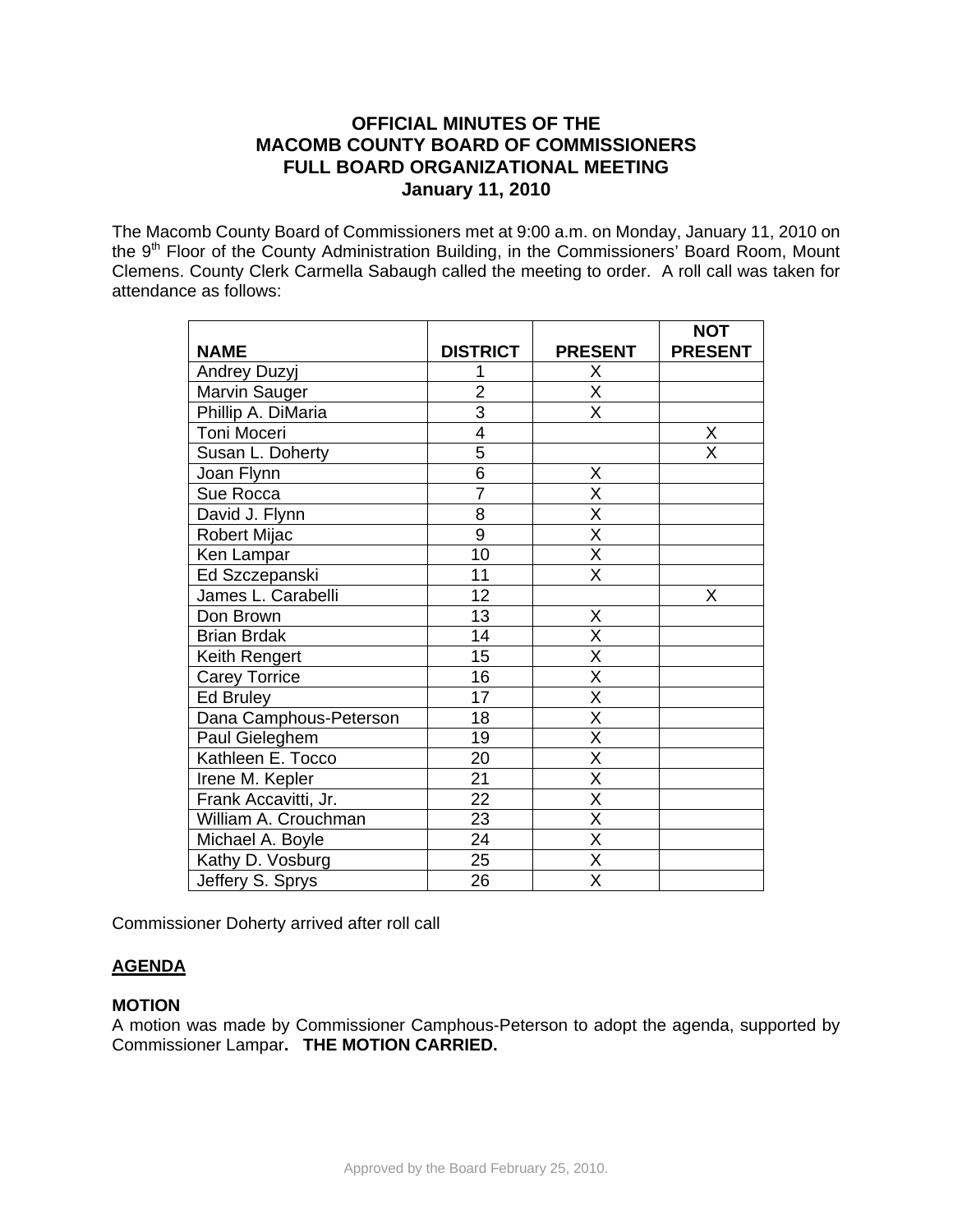## **PUBLIC PARTICIPATION**

None

# **VICE-CHAIR**

Chair Gieleghem called for nominations for Vice-Chair.

### **MOTION**

A motion was made by Commissioner Duzyj to nominate Commissioner Tocco, supported by Commissioner D. Flynn. **THE MOTION CARRIED.** 

### **MOTION**

A motion was made by Commissioner DiMaria for a unanimous ballot, supported by Commissioner Doherty. **THE MOTION CARRIED.** 

**COMMISSIONER TOCCO WAS ELECTED VICE-CHAIR - ONE YEAR TERM ENDING DECEMBER 31, 2010.** 

### **SERGEANT-AT-ARMS**

Chair Gieleghem called for nominations for Sergeant-At-Arms.

### **MOTION**

A motion was made by Commissioner Sprys to nominate Commissioner J. Flynn, supported by Commissioner Rocca. **THE MOTION CARRIED**.

### **MOTION**

A motion was made by Commissioner Duzyj to close nominations, supported by Commissioner Vosburg. **THE MOTION CARRIED.** 

## **COMMISSIONER J. FLYNN WAS ELECTED SERGEANT-AT-ARMS – ONE YEAR TERM ENDING DECEMBER 31, 2010.**

## **NEW BUSINESS**

Commissioner Camphous-Peterson asked about the March of Dimes request to work independently with departments.

Commissioner Doherty asked about the Ad-Hoc Committee for the DROP Program and if it was necessary to continue to meet. Commissioner Tocco (Chair of the Ad-Hoc) indicated no formal recommendation has come out of the Ad-Hoc.

#### **PUBLIC PARTICIPATION**

None